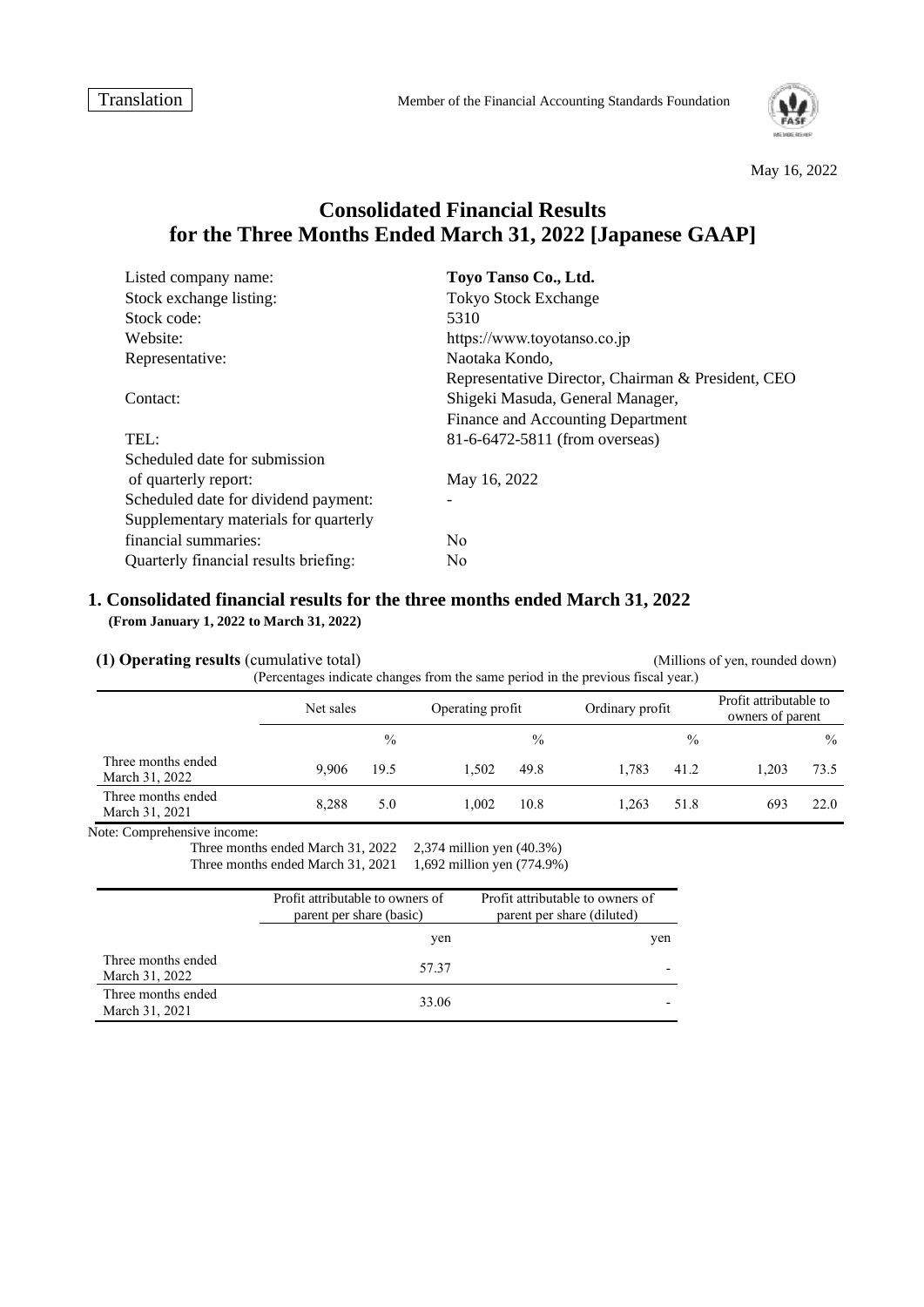# **(2) Financial position** (Millions of yen, rounded down)

|                                                                        | Total assets | Net assets                               | Equity ratio |
|------------------------------------------------------------------------|--------------|------------------------------------------|--------------|
|                                                                        |              |                                          | $\%$         |
| As of March 31, 2022                                                   | 84,190       | 73,372                                   | 87.1         |
| As of December 31, 2021                                                | 83,655       | 72,256                                   | 86.3         |
| Reference: Shareholders' equity<br>March 31, 2022<br>December 31, 2021 |              | 73,318 million yen<br>72,204 million yen |              |

# **2. Dividends**

|                                             | Dividends per share (yen) |                                      |  |          |                   |  |  |
|---------------------------------------------|---------------------------|--------------------------------------|--|----------|-------------------|--|--|
|                                             | First quarter-end         | Second quarter-end Third quarter-end |  | Year-end | Total (Full year) |  |  |
| Year ended December 31,<br>2021             |                           | 0.00                                 |  | 60.00    | 60.00             |  |  |
| Year ending December 31,<br>$2022$ (Actual) | —                         |                                      |  |          |                   |  |  |
| Year ending December 31,<br>2022 (Forecast) |                           | 0.00                                 |  | 70.00    | 70.00             |  |  |

(Note) Revisions of projected dividends most recently announced: None

### **3. Consolidated results forecast for the fiscal year ending December 31, 2022 (From January 1, 2022 to December 31, 2022)**

|                                         |           |      |                  |               | (Millions of yen, rounded down) |       |                                               |               |                                                         |
|-----------------------------------------|-----------|------|------------------|---------------|---------------------------------|-------|-----------------------------------------------|---------------|---------------------------------------------------------|
|                                         |           |      |                  |               |                                 |       |                                               |               | (Percentages indicate year-on-year changes.)            |
|                                         | Net sales |      | Operating profit |               | Ordinary profit                 |       | Profit attributable<br>to owners of<br>parent |               | Profit attributable to<br>owners of parent<br>per share |
|                                         |           | $\%$ |                  | $\frac{0}{0}$ |                                 | $\%$  |                                               | $\frac{0}{0}$ | yen                                                     |
| Six months ending<br>June 30, 2022      | 20,000    | 14.1 | 2.800            | 18.3          | 2.700                           | (2.9) | 2,000                                         | 9.6           | 95.36                                                   |
| Fiscal year ending<br>December 31, 2022 | 42,000    | 11.3 | 7.000            | 23.5          | 6.900                           | 10.1  | 5.000                                         | 12.0          | 238.41                                                  |

(Note) Revisions of consolidated forecasts most recently announced: None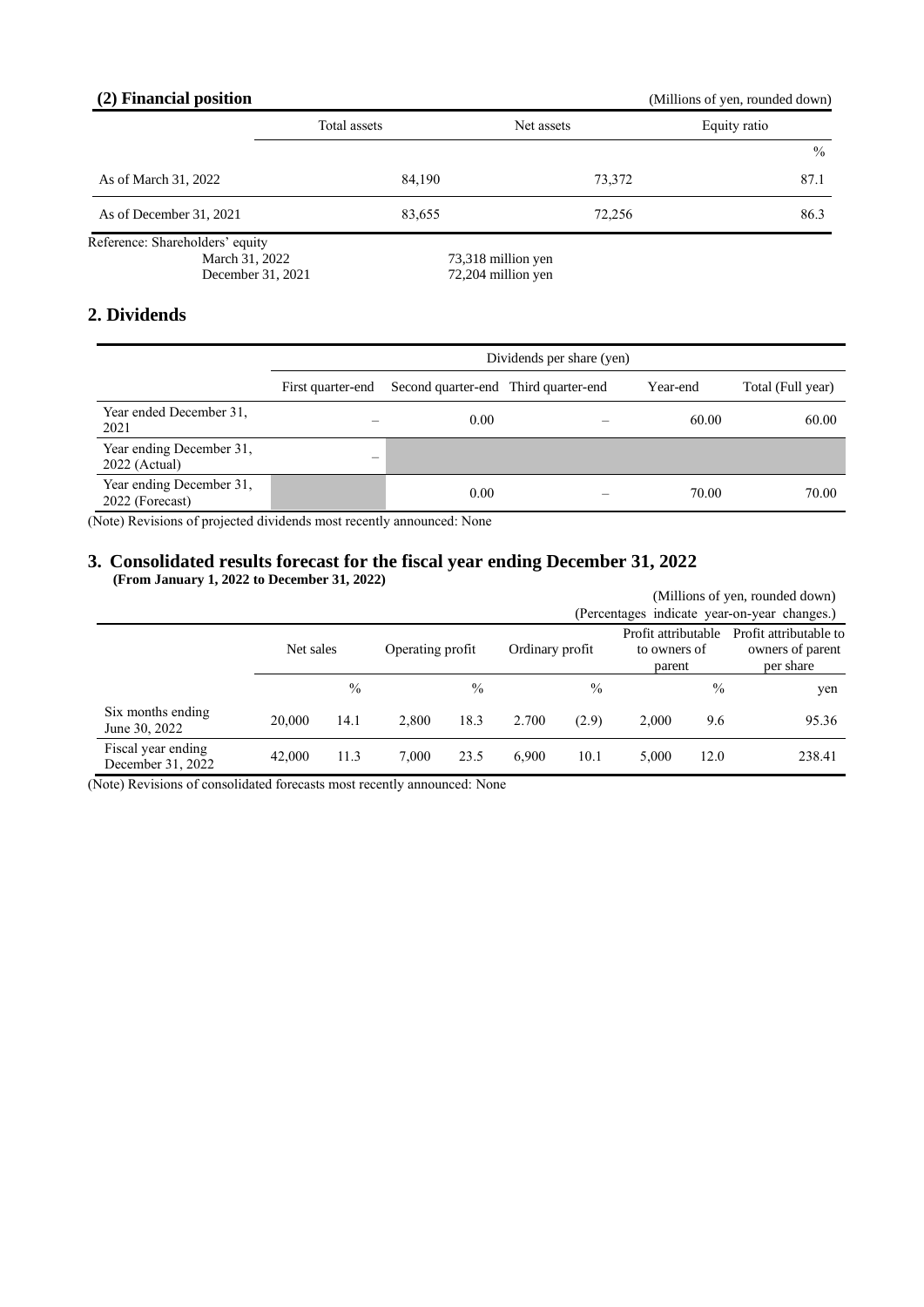# **\* Others**

### **(1) Changes in significant subsidiaries during the period under review:**

(Changes in specified subsidiaries accompanying changes in scope of consolidation): None New subsidiaries: \_\_\_ (name of company(ies))

Excluded subsidiaries: (name of company(ies))

**(2) Adoption of specific accounting methods for the preparation of quarterly consolidated financial statements:** Yes

(Note) For details, please refer to "Adoption of specific accounting methods for the preparation of quarterly consolidated financial statements" on page 8 of the Attached Documents.

# **(3) Changes in accounting policies and accounting estimates and restatements**

- 1) Changes in accounting policies due to revisions of accounting standards, etc.: Yes
- 2) Changes in accounting policies other than 1): None
- 3) Changes in accounting estimates: None
- 4) Restatements: None
	- (Note) For details, please refer to "Change in accounting policies" on page 8 of the Attached Documents.

## **(4) Number of shares outstanding (common stock)**

|                                                                            | 1) Number of shares outstanding and issued at the end of period (including treasury stock) |
|----------------------------------------------------------------------------|--------------------------------------------------------------------------------------------|
| As of March 31, 2022                                                       | 20,992,588 shares                                                                          |
| As of December 31, 2021                                                    | 20,992,588 shares                                                                          |
| 2) Number of treasury stock at the end of period                           |                                                                                            |
| As of March 31, 2022                                                       | $20,028$ shares                                                                            |
| As of December 31, 2021                                                    | 20,028 shares                                                                              |
| 3) Average number of shares during the period (quarterly cumulative total) |                                                                                            |
| Three months ended March 31, 2022                                          | 20,972,560 shares                                                                          |
| Three months ended March 31, 2021                                          | 20,972,740 shares                                                                          |
|                                                                            |                                                                                            |

## **\* The quarterly financial results report is not subject to quarterly review conducted by a certified public accountant or an audit firm**.

## **\* Disclaimer regarding appropriate use of forecasts and related points of note**

Forward-looking statements such as the earnings forecasts in this material are based on currently available information and certain assumptions deemed rational, and are not intended as a guarantee that these forecasts will be achieved. Accordingly, actual results may differ significantly from these forecasts due to various factors. Accordingly, actual results may differ significantly from these forecasts due to various factors. For more information on the preconditions of the forecasts and on precautionary notes concerning the usage of these forecasts, please refer to "Explanation of Information Regarding Consolidated Earnings Forecasts and Other Projections" on page 3 of the Attached Documents.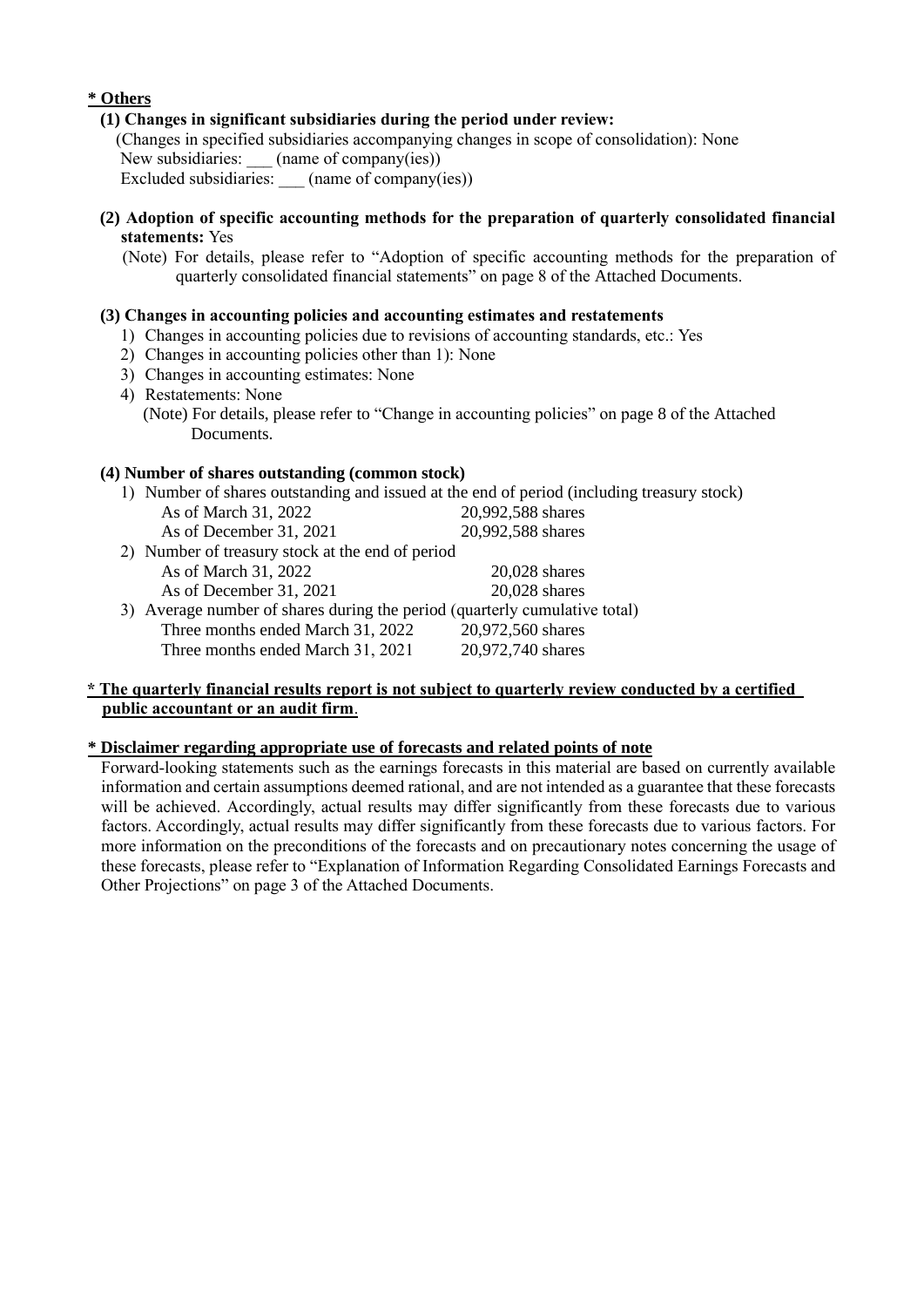# **○Attached Documents**

| 1. Qualitative Information Regarding Consolidated Results for the Three Months under Review  2       |
|------------------------------------------------------------------------------------------------------|
|                                                                                                      |
|                                                                                                      |
| (3) Explanation of Information Regarding Consolidated Earnings Forecasts and Other Projections 3     |
|                                                                                                      |
|                                                                                                      |
| (2) Quarterly consolidated statement of income and quarterly consolidated statement of comprehensive |
|                                                                                                      |
|                                                                                                      |
|                                                                                                      |
|                                                                                                      |
|                                                                                                      |
|                                                                                                      |
| (Adoption of specific accounting methods for the preparation of quarterly consolidated financial     |
|                                                                                                      |
|                                                                                                      |
|                                                                                                      |
|                                                                                                      |
|                                                                                                      |
|                                                                                                      |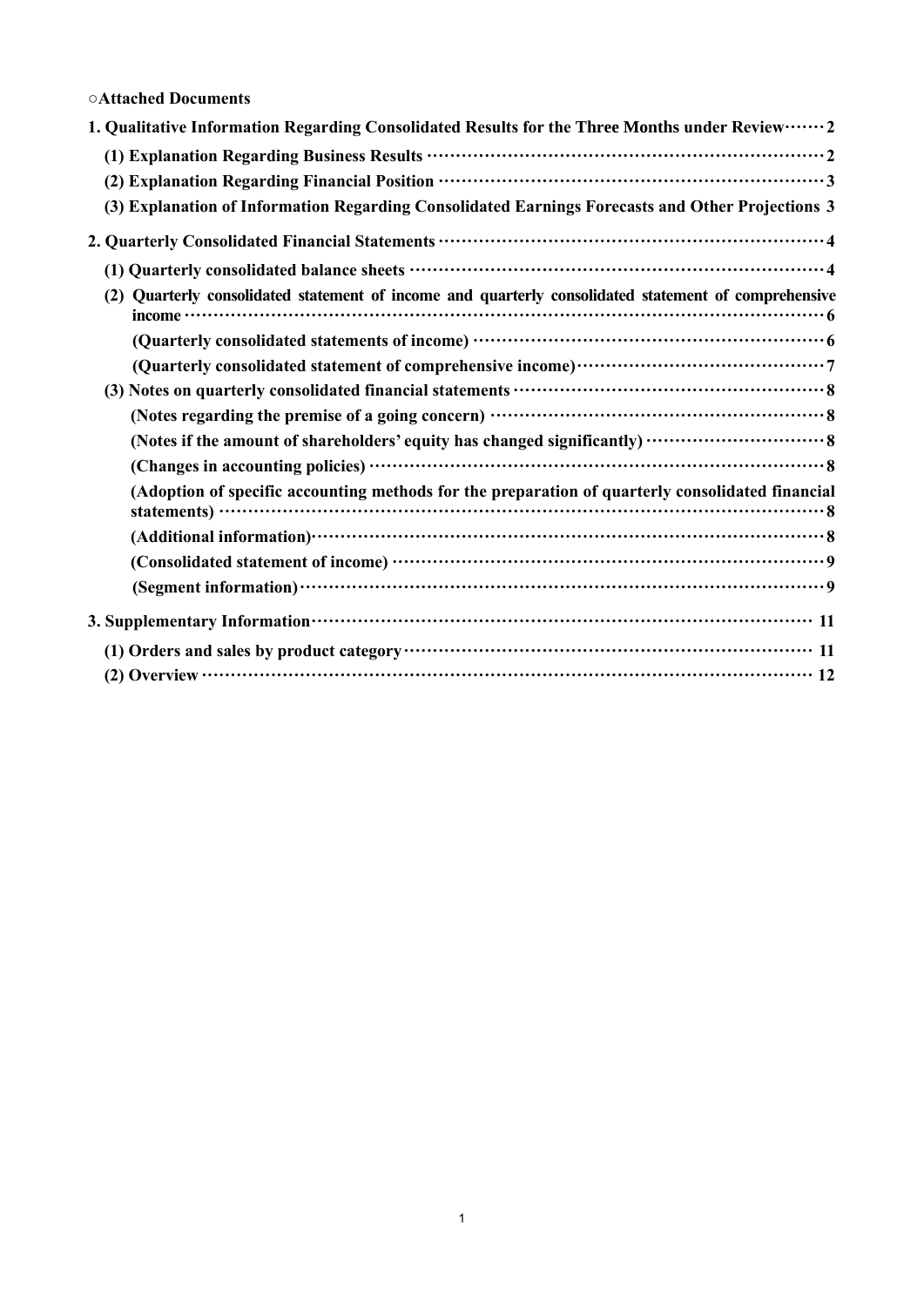## <span id="page-4-0"></span>**1. Qualitative Information Regarding Consolidated Results for the Three Months under Review**

# <span id="page-4-1"></span>**(1) Explanation Regarding Business Results**

During the first quarter of the consolidated fiscal year under review, signs of recovery were visible domestically and in overseas economies, mainly in developed countries. However, the resurgence of the COVID-19 pandemic and the increasingly tense situation in Ukraine triggered rising prices for resources and raw fuels along with supply chain disruptions, leaving an uncertain outlook.

Looking at the business environment surrounding the Group, in mobility applications, semiconductor shortages and supply chain holdups are affecting operations in the automobile industry. In energy applications, operations in the Chinese solar cell market trended downward due to factors including soaring raw material prices. In electronics applications, however, the semiconductor market remained robust against the backdrop of strong demand.

In this environment, to achieve the management targets of the new Medium-term Management Plan that we announced in February 2022, the Group advanced business development that agilely captured change in the external environment. While improving cost competitiveness through productivity enhancements, undertaking development and reinforcement of new and high value-added products that are able to keep pace with technological innovations, and while otherwise solidly addressing customer needs, we advanced business in a way that steadily captured business opportunities. In addition, we advanced initiatives aimed at securing and maintaining profitability in order to mitigate the effects of soaring raw fuel prices.

As a result, in the first quarter of the consolidated fiscal year under review, net sales rose 19.5% year on year to 9,906 million yen, and on the profit side, operating profit rose 49.8% to 1,502 million yen, ordinary profit rose 41.2% to 1,783 million yen, and profit attributable to owners of parent rose 73.5% year on year to 1,203 million yen.

The overall performance of each business segment was as follows. (Please refer to "3. Supplementary Information" for an overview of each product category.)

#### Japan

Sales of products for semiconductor applications increased considerably year on year, supported by strong demand. Sales of products for industrial furnace applications and products for metallurgical applications overall, including products for EDM electrodes, remained strong. Sales of carbon products for mechanical applications also remained robust. As a result, net sales in Japan were 5,226 million yen (up 24.3% year on year), and operating profit was 1,259 million yen (up 40.9% year on year).

### United States

Sales of products for semiconductor applications were strong. Sales of products for industrial furnace applications, products for continuous casting, and other products for metallurgical applications increased significantly. As a result, , in the United States, net sales were 782 million yen (up 29.9% year on year), and operating profit was 54 million yen (up 12,935.2 % year on year ).

### Europe

Sales of products for metallurgical applications remained strong, and sales of carbon brush products and other applications were solid. This resulted in net sales of 930 million yen (up 13.0% year on year) and operating profit of 61 million yen (up 7.6% year on year) in Europe.

#### Asia

Sales of carbon brush products declined from the high level of the same period in the previous year, and sales of products for solar cell applications declined. Despite this, sales of products for semiconductor applications, industrial furnace applications, and other metallurgical applications remained strong. As a result, net sales in Asia were 2,966 million yen (up 11.7% year on year), and operating profit was 279 million yen (up 121.8% year on year).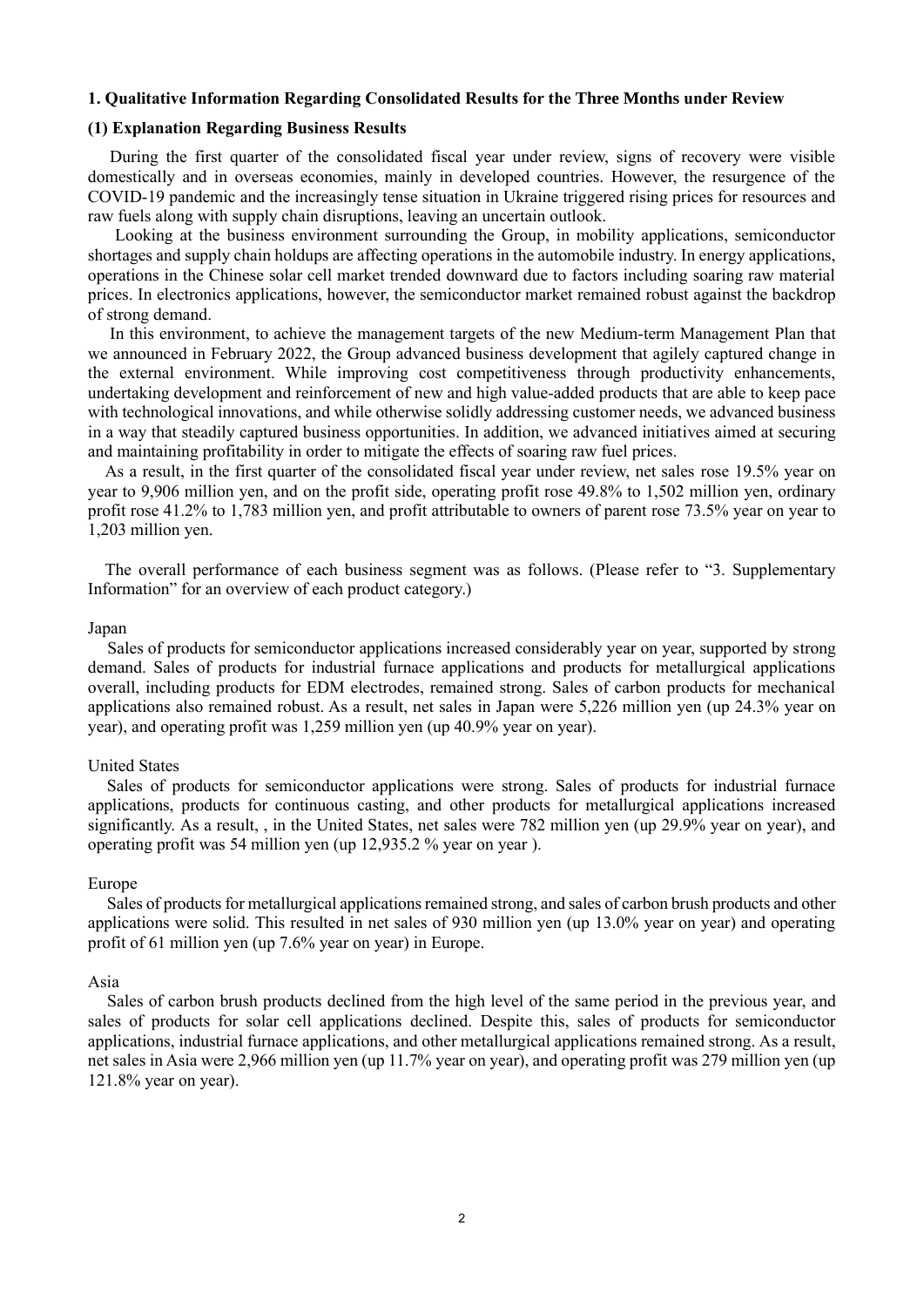### <span id="page-5-0"></span>**(2) Explanation Regarding Financial Position**

As of March 31, 2022, total assets increased by 535 million yen from the end of the previous consolidated fiscal year. This was primarily because, although cash and deposits decreased by 1,192 million yen, notes and accounts receivable - trade increased by 240 million yen, inventories increased by 714 million yen, property, plant and equipment increased by 472 million yen, and investments and other assets increased by 346 million yen.

Total liabilities decreased by 580 million yen from the end of the previous consolidated fiscal year. This was primarily because, although provision for bonuses increased by 346 million yen, income taxes payable decreased by 372 million yen, and other current liabilities decreased by 515 million yen due to factors including a decrease in notes payable - facilities.

Total net assets increased by 1,116 million yen from the end of the previous consolidated fiscal year. This was primarily because foreign currency translation adjustment increased by 1,210 million yen.

#### <span id="page-5-1"></span>**(3) Explanation of Information Regarding Consolidated Earnings Forecasts and Other Projections**

In response to the lockdown implemented in Shanghai, China, to curb COVID-19 contagion, the Group temporarily suspended operations at two consolidated subsidiaries (Shanghai Toyo Tanso Co., Ltd. and Shanghai Toyo Tanso Industrial Co., Ltd.). Operations have been resumed at both companies. Current order status, including in China, is high. To absorb the effects of the suspensions of operations, the Group intends to enhance productivity and to work as a group to address the orders. Accordingly, there is no change to the consolidated forecast for the fiscal year ending December 2022 from the forecast issued on February 14, 2022.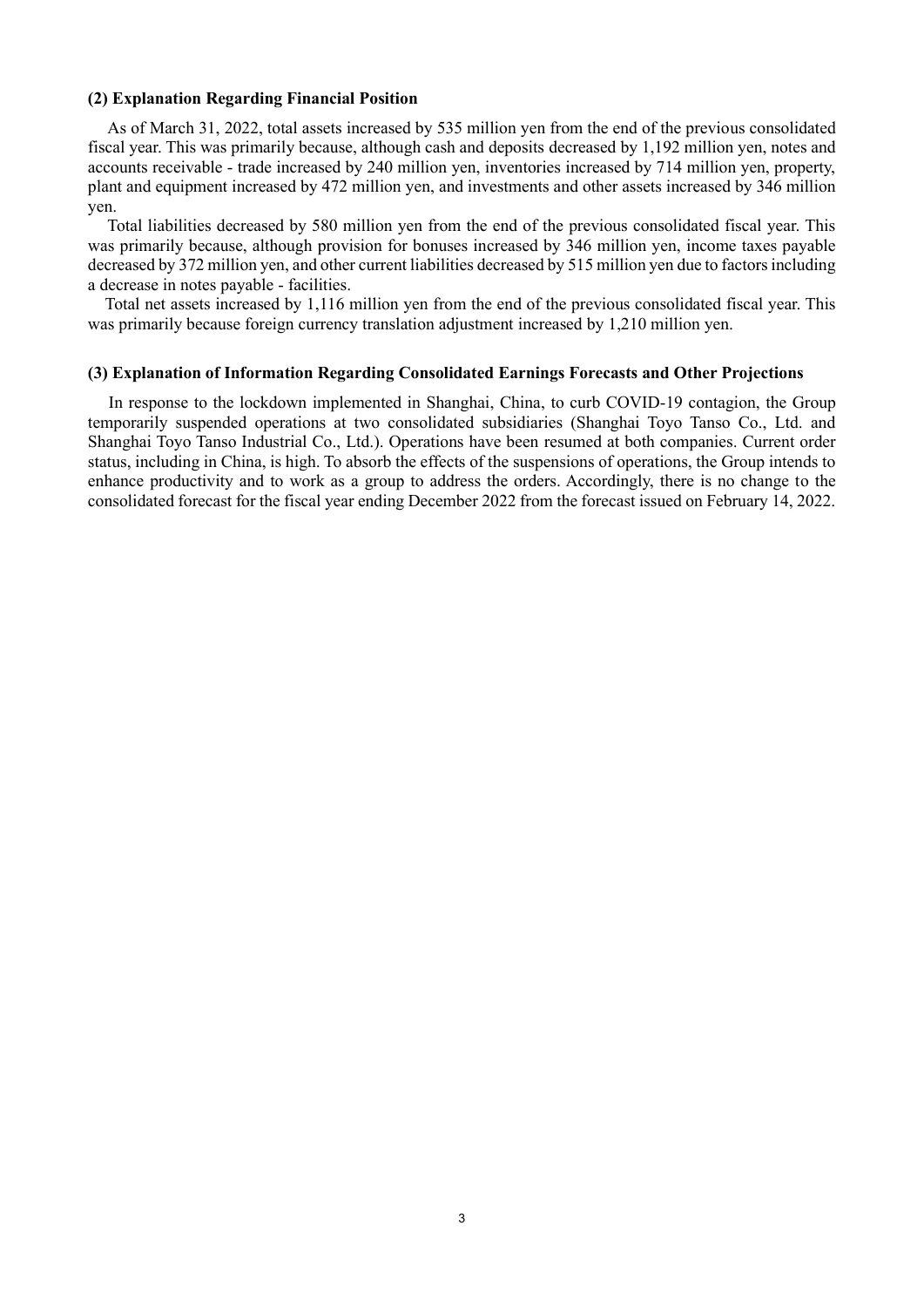# <span id="page-6-0"></span>**2. Quarterly Consolidated Financial Statements**

# <span id="page-6-1"></span>**(1) Quarterly consolidated balance sheets**

|                                        |                         | (Millions of yen, rounded down) |  |
|----------------------------------------|-------------------------|---------------------------------|--|
|                                        | As of December 31, 2021 | As of March 31, 2022            |  |
|                                        | Amount                  | Amount                          |  |
| <b>Assets</b>                          |                         |                                 |  |
| <b>Current</b> assets                  |                         |                                 |  |
| Cash and deposits                      | 15,364                  | 14,172                          |  |
| Notes and accounts receivable - trade  | 14,198                  | 14,438                          |  |
| Securities                             | 2,999                   | 2,999                           |  |
| Merchandise and finished goods         | 7,477                   | 7,508                           |  |
| Work in process                        | 5,722                   | 6,373                           |  |
| Raw materials and supplies             | 2,823                   | 2,856                           |  |
| Other                                  | 526                     | 482                             |  |
| Allowance for doubtful accounts        | (103)                   | (105)                           |  |
| Total current assets                   | 49,009                  | 48,725                          |  |
| Non-current assets                     |                         |                                 |  |
| Property, plant and equipment          |                         |                                 |  |
| Buildings and structures, net          | 11,229                  | 11,253                          |  |
| Machinery, equipment and vehicles, net | 9,289                   | 9,999                           |  |
| Land                                   | 5,891                   | 5,916                           |  |
| Leased assets, net                     | 1,233                   | 1,246                           |  |
| Construction in progress               | 2,181                   | 1,742                           |  |
| Other, net                             | 1,221                   | 1,359                           |  |
| Total property, plant and equipment    | 31,046                  | 31,518                          |  |
| Intangible assets                      | 283                     | 283                             |  |
| Investments and other assets           | 3,316                   | 3,662                           |  |
| Total non-current assets               | 34,645                  | 35,464                          |  |
| <b>Total assets</b>                    | 83,655                  | 84,190                          |  |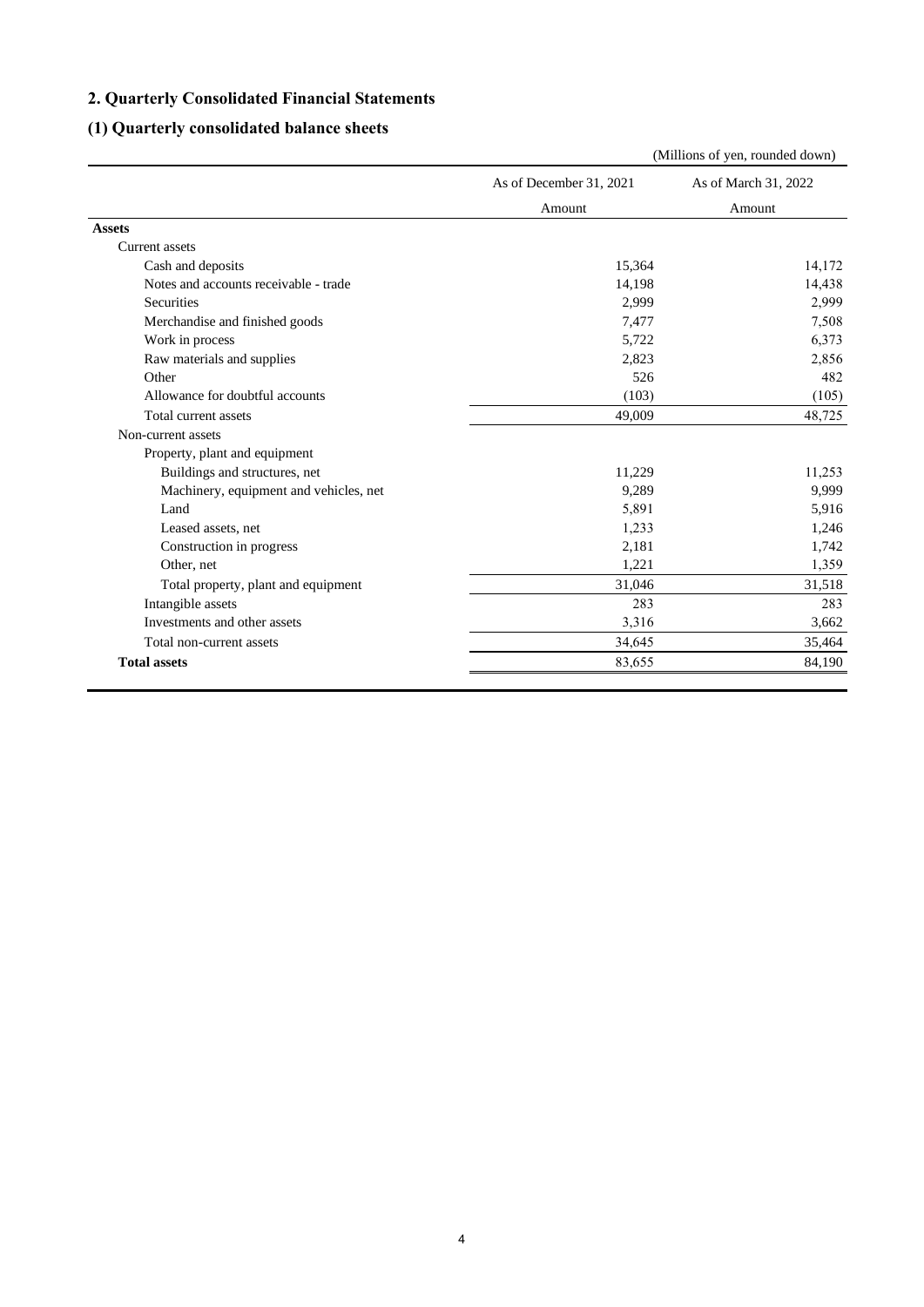|                                                       | (Millions of yen, rounded down) |                      |  |  |
|-------------------------------------------------------|---------------------------------|----------------------|--|--|
|                                                       | As of December 31, 2021         | As of March 31, 2022 |  |  |
|                                                       | Amount                          | Amount               |  |  |
| <b>Liabilities</b>                                    |                                 |                      |  |  |
| <b>Current liabilities</b>                            |                                 |                      |  |  |
| Notes and accounts payable - trade                    | 2,225                           | 2,133                |  |  |
| Electronically recorded obligations - operating       | 968                             | 1,002                |  |  |
| Short-term borrowings                                 | 191                             | 297                  |  |  |
| Accounts payable - other                              | 2,041                           | 2,015                |  |  |
| Income taxes payable                                  | 852                             | 480                  |  |  |
| Provision for bonuses                                 | 602                             | 948                  |  |  |
| Provision for directors' bonuses                      | 29                              |                      |  |  |
| Other                                                 | 3,233                           | 2,718                |  |  |
| Total current liabilities                             | 10,145                          | 9,596                |  |  |
| Non-current liabilities                               |                                 |                      |  |  |
| Long-term borrowings                                  | 8                               |                      |  |  |
| Net defined benefit liability                         | 150                             | 159                  |  |  |
| Asset retirement obligations                          | 269                             | 270                  |  |  |
| Other                                                 | 825                             | 791                  |  |  |
| Total non-current liabilities                         | 1,252                           | 1,221                |  |  |
| <b>Total liabilities</b>                              | 11,398                          | 10,817               |  |  |
| <b>Net assets</b>                                     |                                 |                      |  |  |
| Shareholders' equity                                  |                                 |                      |  |  |
| Capital stock                                         | 7,947                           | 7.947                |  |  |
| Capital surplus                                       | 9,609                           | 9,609                |  |  |
| Retained earnings                                     | 51,748                          | 51,693               |  |  |
| Treasury shares                                       | (60)                            | (60)                 |  |  |
| Total shareholders' equity                            | 69,245                          | 69,189               |  |  |
| Accumulated other comprehensive income                |                                 |                      |  |  |
| Valuation difference on available-for-sale securities | 159                             | 110                  |  |  |
| Foreign currency translation adjustment               | 2,833                           | 4,043                |  |  |
| Remeasurements of defined benefit plans               | (33)                            | (25)                 |  |  |
| Total accumulated other comprehensive income          | 2,959                           | 4,128                |  |  |
| Non-controlling interests                             | 52                              | 54                   |  |  |
| <b>Total net assets</b>                               | 72,256                          | 73,372               |  |  |
| <b>Total liabilities and net assets</b>               | 83,655                          | 84,190               |  |  |
|                                                       |                                 |                      |  |  |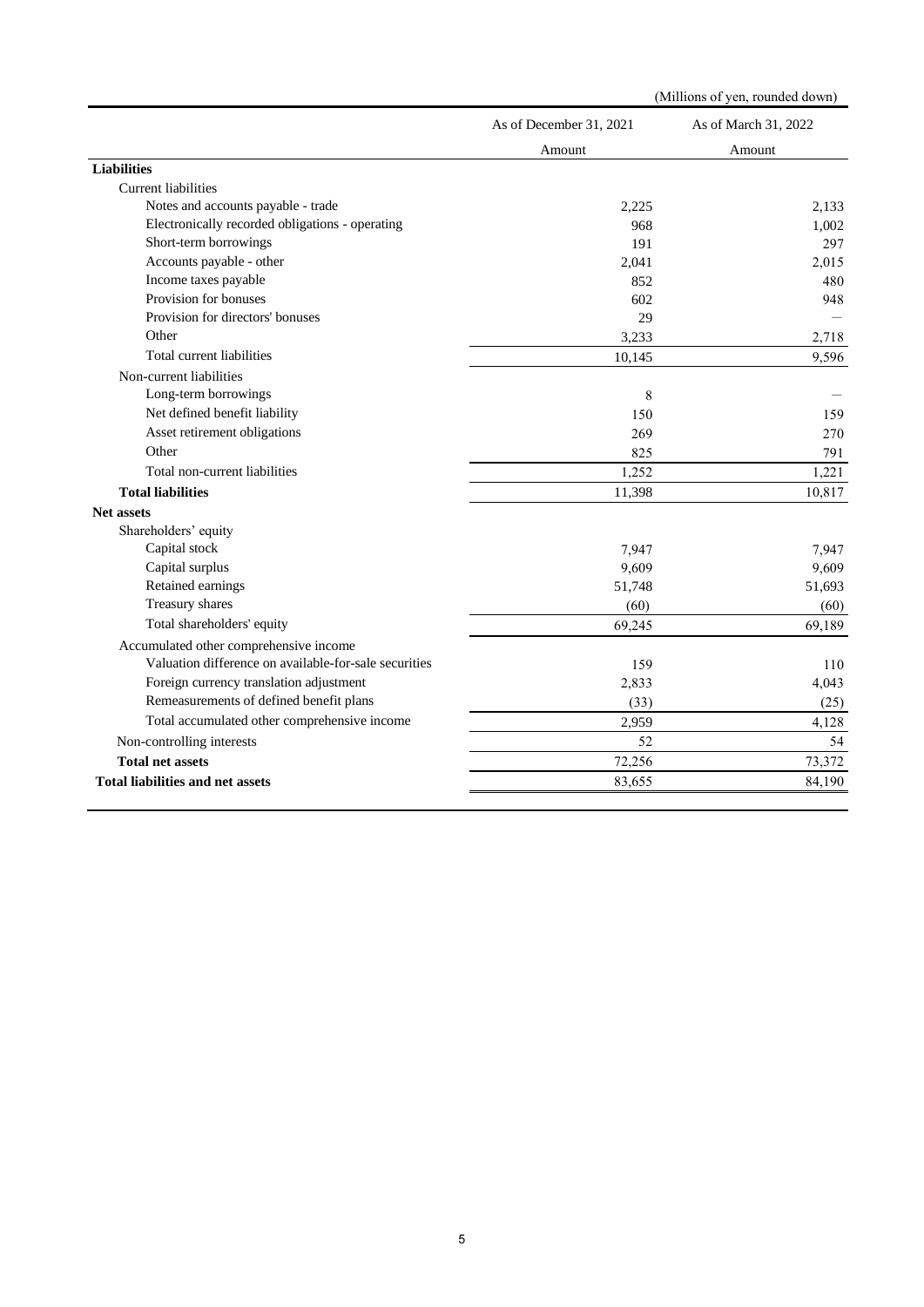# <span id="page-8-0"></span>**(2) Quarterly consolidated statement of income and quarterly consolidated statement of comprehensive income**

<span id="page-8-1"></span>(Quarterly consolidated statements of income)

Three months ended March 31, 2021 and 2022

|                                                               | (Millions of yen, rounded down) |                          |  |  |
|---------------------------------------------------------------|---------------------------------|--------------------------|--|--|
|                                                               | Three months ended              | Three months ended       |  |  |
|                                                               | March 31, 2021                  | March 31, 2022           |  |  |
|                                                               | Amount                          | Amount                   |  |  |
| Net sales                                                     | 8,288                           | 9.906                    |  |  |
| Cost of sales                                                 | 5,731                           | 6,752                    |  |  |
| Gross profit                                                  | 2,557                           | 3,153                    |  |  |
| Selling, general and administrative expenses                  | 1,554                           | 1,651                    |  |  |
| Operating profit                                              | 1,002                           | 1,502                    |  |  |
| Non-operating income                                          |                                 |                          |  |  |
| Interest income                                               | 17                              | 19                       |  |  |
| Dividend income                                               | $\theta$                        | $\theta$                 |  |  |
| Foreign exchange gains                                        | 176                             | 206                      |  |  |
| Share of profit of entities accounted for using equity method | 21                              | 12                       |  |  |
| Subsidies for employment adjustment                           | 38                              |                          |  |  |
| Other                                                         | 18                              | 59                       |  |  |
| Total non-operating income                                    | 272                             | 298                      |  |  |
| Non-operating expenses                                        |                                 |                          |  |  |
| Interest expenses                                             | 7                               | 9                        |  |  |
| Depreciation                                                  | 3                               | $\overline{\mathcal{L}}$ |  |  |
| Other                                                         | $\theta$                        | 3                        |  |  |
| Total non-operating expenses                                  | 12                              | $\overline{17}$          |  |  |
| Ordinary profit                                               | 1.263                           | 1,783                    |  |  |
| Extraordinary income                                          |                                 |                          |  |  |
| Gain on sales of non-current assets                           | $\theta$                        | 1                        |  |  |
| Gain on sale of investment securities                         |                                 | 1                        |  |  |
| Subsidy income                                                |                                 | 5                        |  |  |
| Total extraordinary income                                    | $\overline{7}$                  | $\overline{8}$           |  |  |
| <b>Extraordinary losses</b>                                   |                                 |                          |  |  |
| Loss on sales of non-current assets                           | $\mathbf{0}$                    |                          |  |  |
| Loss on retirement of non-current assets                      | 52                              | 37                       |  |  |
| Total extraordinary losses                                    | 52                              | 37                       |  |  |
| Profit before income taxes                                    | 1,217                           | 1,755                    |  |  |
| Income taxes                                                  | 334                             | 551                      |  |  |
| Income taxes for prior periods                                | 189*                            |                          |  |  |
| Total income taxes                                            | 523                             | $\overline{551}$         |  |  |
| Profit                                                        | 694                             | 1.203                    |  |  |
| Profit attributable to non-controlling interests              | $\theta$                        | $\Omega$                 |  |  |
| Profit attributable to owners of parent                       | 693                             | 1,203                    |  |  |
|                                                               |                                 |                          |  |  |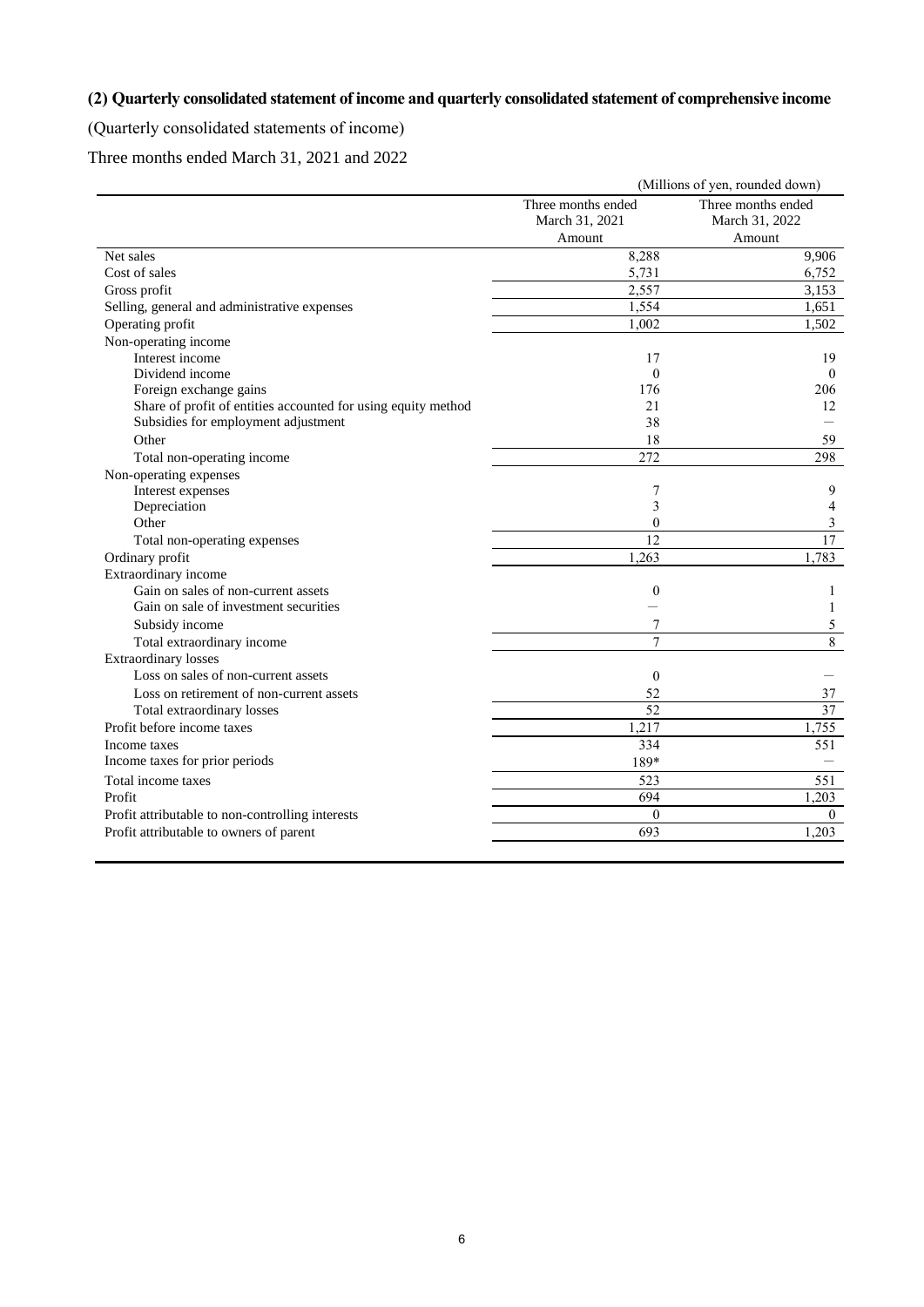# <span id="page-9-0"></span>(Quarterly consolidated statement of comprehensive income)

# Three months ended March 31, 2021 and 2022

|                                                                                      | (Millions of yen, rounded down)      |                                      |  |  |
|--------------------------------------------------------------------------------------|--------------------------------------|--------------------------------------|--|--|
|                                                                                      | Three months ended<br>March 31, 2021 | Three months ended<br>March 31, 2022 |  |  |
|                                                                                      | Amount                               | Amount                               |  |  |
| Profit                                                                               | 694                                  | 1,203                                |  |  |
| Other comprehensive income                                                           |                                      |                                      |  |  |
| Valuation difference on available-for-sale securities                                | 25                                   | (49)                                 |  |  |
| Foreign currency translation adjustment                                              | 923                                  | 1,150                                |  |  |
| Remeasurements of defined benefit plans, net of tax                                  | $\overline{2}$                       | 8                                    |  |  |
| Share of other comprehensive income of entities accounted for<br>using equity method | 46                                   | 61                                   |  |  |
| Total other comprehensive income                                                     | 998                                  | 1,170                                |  |  |
| Comprehensive income                                                                 | 1,692                                | 2,374                                |  |  |
| Comprehensive income attributable to:                                                |                                      |                                      |  |  |
| Owners of parent                                                                     | 1,689                                | 2,372                                |  |  |
| Non-controlling interests                                                            | 3                                    | 2                                    |  |  |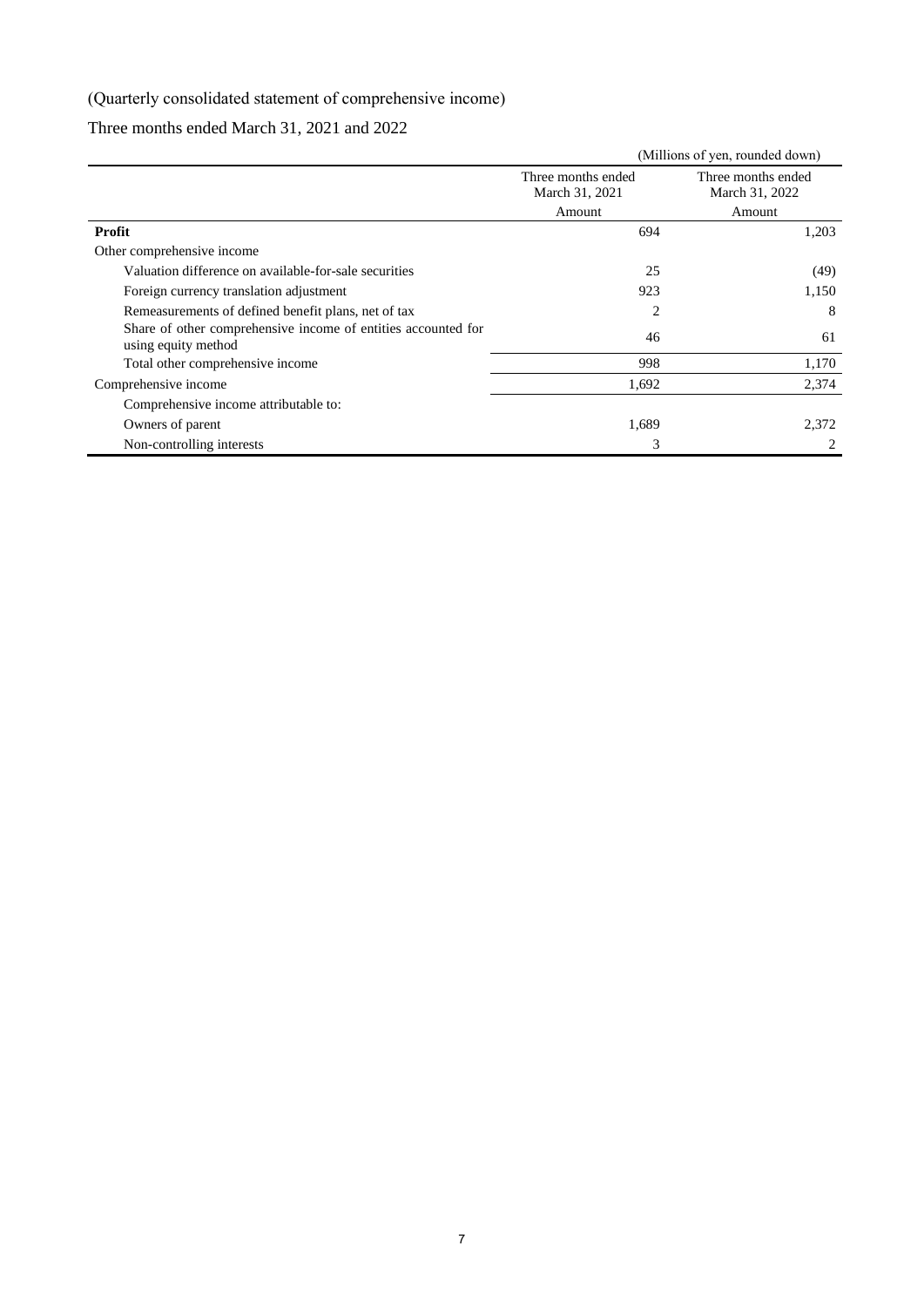### <span id="page-10-1"></span><span id="page-10-0"></span>**(3) Notes on quarterly consolidated financial statements**

(Notes regarding the premise of a going concern) Not applicable.

<span id="page-10-2"></span>(Notes if the amount of shareholders' equity has changed significantly) Not applicable.

<span id="page-10-3"></span>(Changes in accounting policies)

(Application of accounting standard for revenue recognition and related guidance)

The Group began applying the "Accounting Standard for Revenue Recognition" (ASBJ Statement No. 29, March 31, 2020; hereafter "Accounting Standard for Revenue Recognition") from the beginning of the first quarter of the consolidated fiscal year under review. Accordingly, revenue is recognized at a point in time when control of promised goods or services is transferred to customers, at the amount that is expected to be received in exchange for the goods or services.

Through the application of this, while revenue for some export sales has been recognized on a shipping basis, the Group has changed to the method of recognizing revenue at the time that risk exposure is transferred to the customer, based on terms of trade prescribed by Incoterms, etc.

With regard to the application of the Accounting Standard for Revenue Recognition, in accordance with the transitional treatment set forth in the proviso to Paragraph 84 of the Accounting Standard for Revenue Recognition, the cumulative effect of retroactively applying the new accounting policy prior to the beginning of the first quarter of the consolidated fiscal year under review has been added to or subtracted from retained earnings at the beginning of the first quarter of the consolidated fiscal year under review, and the new accounting policy has been applied to the opening balance at the start of this three-month period. There is no impact on balance at the beginning of the period.

As a result, the impact on quarterly consolidated financial statements during the first quarter of the consolidated fiscal year under review is negligible.

Furthermore, as permitted by the transitional treatment set forth in Paragraph 28-15 of the Accounting Standard for Quarterly Financial Reporting (ASBJ Statement No. 12, March 31, 2020), disaggregated information on revenue from contracts with customers during the first quarter of the previous consolidated fiscal year has not been disclosed.

(Application of accounting standard for fair value measurement and related guidance)

The Group began applying the "Accounting Standard for Fair Value Measurement" (ASBJ Statement No. 30, July 4, 2019; hereafter "Accounting Standard for Fair Value Measurement") and related guidance from the beginning of the first quarter of the consolidated fiscal year under review. In accordance with the transitional treatment set forth in Paragraph 19 of the Accounting Standard for Fair Value Measurement and Paragraph 44-2 of the "Accounting Standard for Financial Instruments" (ASBJ Statement No. 10, July 4, 2019), the new accounting policy prescribed by the Accounting Standard for Fair Value Measurement and related guidance will be applied into the future. This will have no impact on the quarterly consolidated financial statements.

<span id="page-10-4"></span>(Adoption of specific accounting methods for the preparation of quarterly consolidated financial statements)

### (Tax expense calculations)

Tax expenses are calculated by multiplying profit before income taxes by an effective tax rate, which is reasonably estimated by applying tax effect accounting to estimated profit before income taxes for the fiscal year, including the first quarter under review.

#### <span id="page-10-5"></span>(Additional information)

No significant changes have been made to assumptions regarding the impacts of the COVID-19 pandemic described in "Additional information" in the securities report for the previous consolidated fiscal year.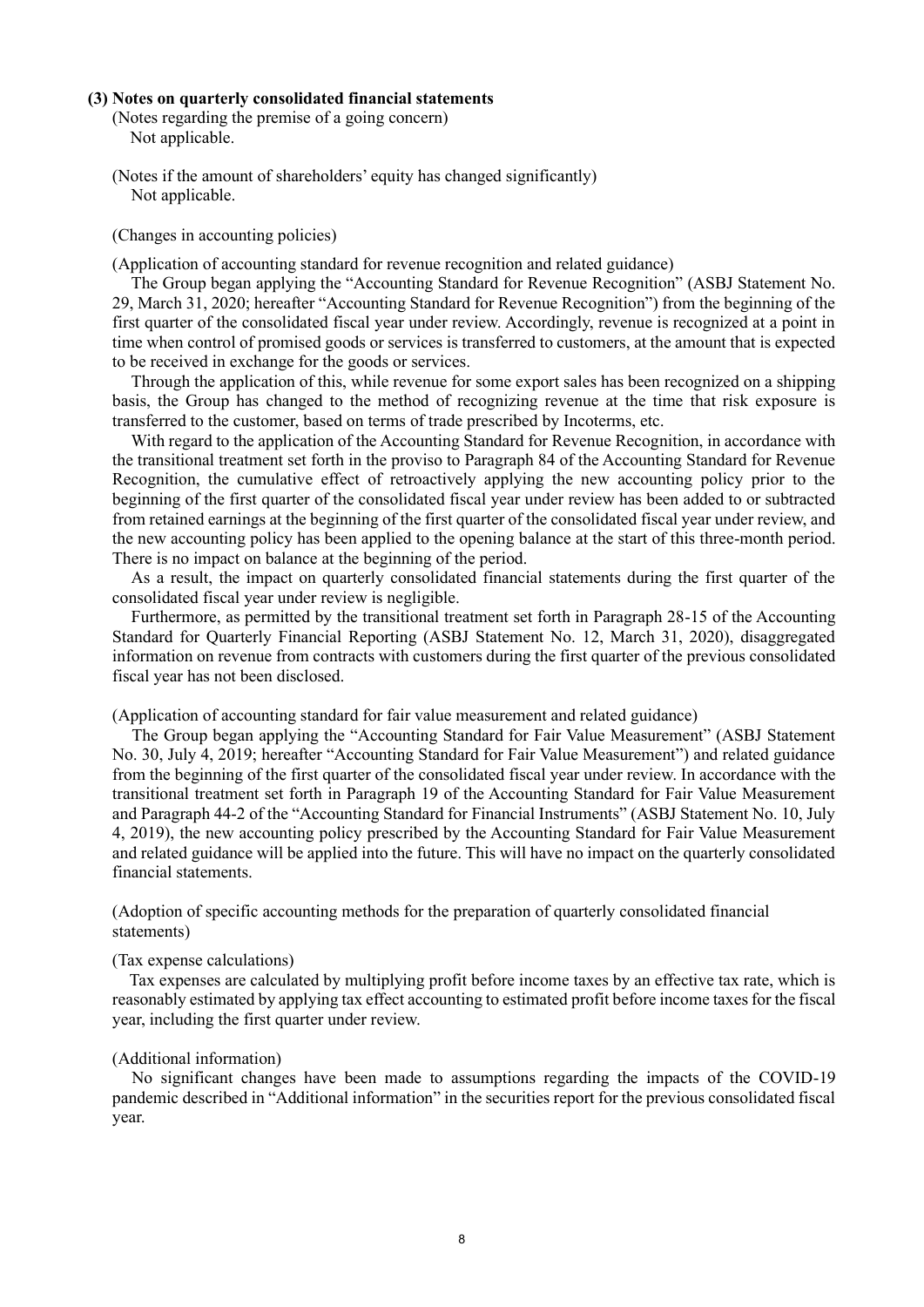## <span id="page-11-0"></span>(Consolidated statement of income)

### \*Income taxes for prior periods

Three months ended March 31, 2021 (From January 1, 2021 to March 31, 2021)

Following a tax audit conducted by the Osaka Regional Taxation Bureau regarding income taxes for the taxable years from the fiscal year ended December 2016 to the fiscal year ended December 2018, the Company recorded 189 million yen in income taxes for prior periods.

Three months under review (from January 1, 2022 to March 31, 2022) Not applicable.

<span id="page-11-1"></span>(Segment information)

### **I. Three months ended March 31, 2021 (From January 1, 2021 to March 31, 2021)**

1. Information on net sales and the amount of profits (losses) by reportable segment

| (Millions of yen, rounded down) |                                 |                         |        |       |       |                    |                                              |  |  |
|---------------------------------|---------------------------------|-------------------------|--------|-------|-------|--------------------|----------------------------------------------|--|--|
|                                 | Reportable segments<br>Adjusted |                         |        |       |       |                    | Amount<br>recorded in the<br>consolidated    |  |  |
|                                 | Japan                           | United<br><b>States</b> | Europe | Asia  | Total | amount<br>(Note) 1 | quarterly<br>income<br>statement<br>(Note) 2 |  |  |
| Net sales                       |                                 |                         |        |       |       |                    |                                              |  |  |
| Sales to unaffiliated customers | 4,206                           | 601                     | 823    | 2,657 | 8,288 |                    | 8,288                                        |  |  |
| Intersegment sales or transfers | 1,620                           | 13                      |        | 22    | 1,656 | (1,656)            |                                              |  |  |
| Total                           | 5,826                           | 615                     | 823    | 2,679 | 9,945 | (1,656)            | 8,288                                        |  |  |
| Segment profit                  | 894                             | $\theta$                | 56     | 125   | 1,077 | (74)               | 1,002                                        |  |  |

(Notes) 1. Adjusted segment profit mainly takes into account the elimination of intersegment transactions and unrealized income. 2. Segment profit has been adjusted to reflect the operating profit recorded in the consolidated quarterly statement of income.

## 2. Regional information

|                    |       |         |        |                              |            | (Millions of yen, rounded down) |       |
|--------------------|-------|---------|--------|------------------------------|------------|---------------------------------|-------|
|                    |       | North   |        |                              | Asia       |                                 |       |
|                    | Japan | America | Europe | Asia<br>(including<br>China) | China only | Rest of<br>world                | Total |
| Net sales          | 3,440 | 653     | 826    | 3,320                        | 2,481      | 46                              | 8,288 |
| Composition $(\%)$ | 41.5  | 7.9     | 10.0   | 40.0                         | 29.9       | 0.6                             | 100.0 |

(Notes) 1. Net sales are based on the locations of our customers, and are categorized into the relevant country or region segment according to geographical proximity.

2. The major countries or regions included in each geographic segment (except Japan) are listed below. (1) North America: United States

(2) Europe: France, Germany, Italy

(3) Asia: China, Taiwan, South Korea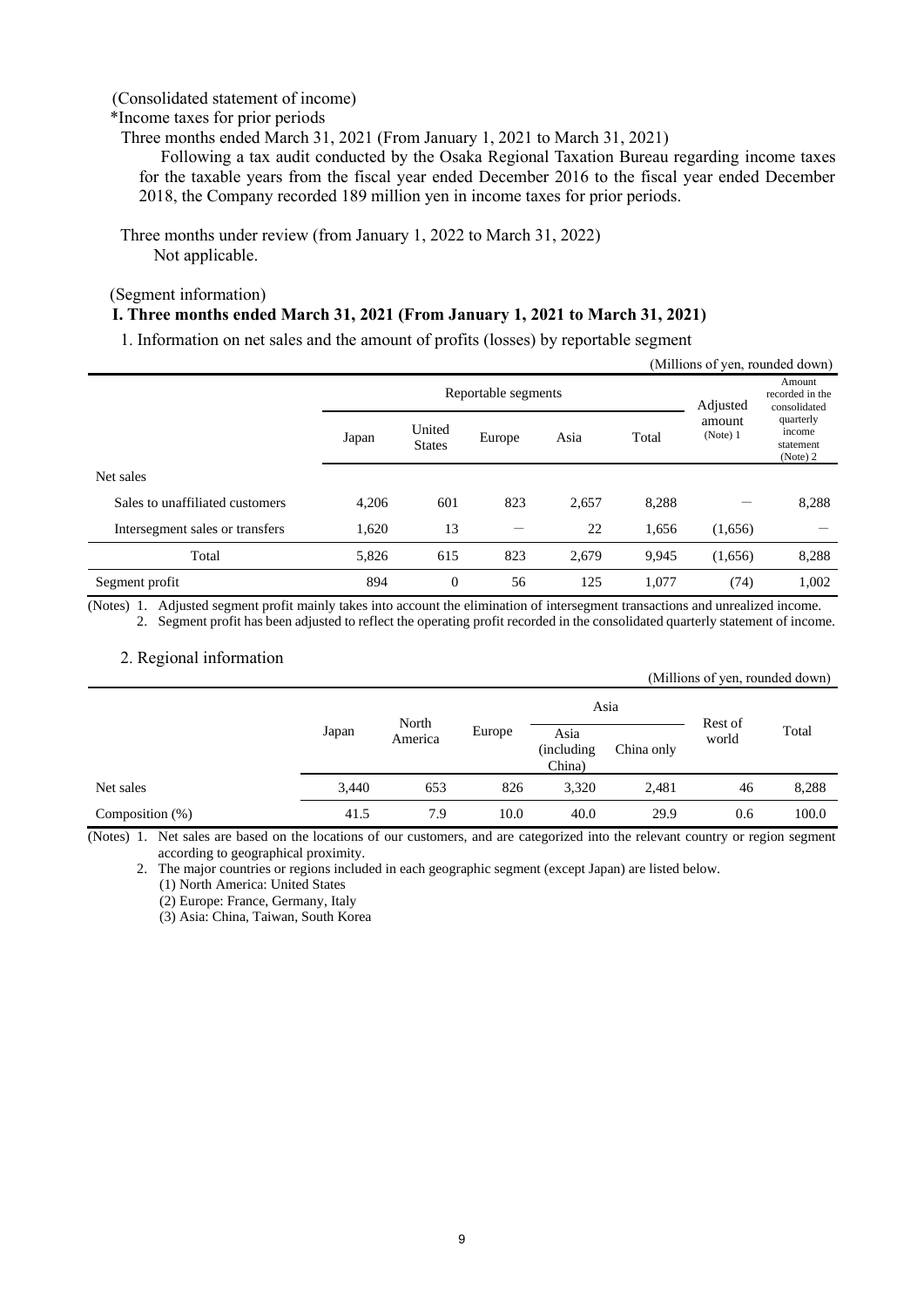## **II. Three months under review (from January 1, 2022 to March 31, 2022)**

1. Information on net sales and the amount of profits (losses) by reportable segment and disaggregated information on revenue

|                                       | (Millions of yen, rounded down) |                         |          |                                           |        |                    |                                              |  |
|---------------------------------------|---------------------------------|-------------------------|----------|-------------------------------------------|--------|--------------------|----------------------------------------------|--|
|                                       |                                 | Reportable segments     | Adjusted | Amount<br>recorded in the<br>consolidated |        |                    |                                              |  |
|                                       | Japan                           | United<br><b>States</b> | Europe   | Asia                                      | Total  | amount<br>(Note) 1 | quarterly<br>income<br>statement<br>(Note) 2 |  |
| Net sales                             |                                 |                         |          |                                           |        |                    |                                              |  |
| Goods transferred at a point in time  | 5,226                           | 782                     | 930      | 2,966                                     | 9,906  |                    | 9,906                                        |  |
| Goods transferred over time           |                                 |                         |          |                                           |        |                    |                                              |  |
| Revenue from contracts with customers | 5,226                           | 782                     | 930      | 2,966                                     | 9,906  |                    | 9,906                                        |  |
| Sales to unaffiliated customers       | 5,226                           | 782                     | 930      | 2,966                                     | 9,906  |                    | 9,906                                        |  |
| Intersegment sales or transfers       | 1,541                           | 3                       |          | 30                                        | 1,576  | (1,576)            |                                              |  |
| Total                                 | 6,768                           | 785                     | 930      | 2,997                                     | 11,482 | (1,576)            | 9,906                                        |  |
| Segment profit                        | 1,259                           | 54                      | 61       | 279                                       | 1,654  | (152)              | 1,502                                        |  |

(Notes) 1. Adjusted segment profit mainly takes into account the elimination of intersegment transactions and unrealized income. 2. Segment profit has been adjusted to reflect the operating profit recorded in the consolidated quarterly statement of income.

## 2. Regional information

|                    |       |         |        |                              |            | (Millions of yen, rounded down) |       |
|--------------------|-------|---------|--------|------------------------------|------------|---------------------------------|-------|
|                    |       | North   |        |                              | Asia       | Rest of                         |       |
|                    | Japan | America | Europe | Asia<br>(including<br>China) | China only | world                           | Total |
| Net sales          | 4,263 | 861     | 999    | 3,736                        | 2,785      | 45                              | 9,906 |
| Composition $(\%)$ | 43.0  | 8.7     | 10.1   | 37.7                         | 28.1       | 0.5                             | 100.0 |

(Notes) 1. Net sales are based on the locations of our customers, and are categorized into the relevant country or region segment according to geographical proximity.

2. The major countries or regions included in each geographic segment (except Japan) are listed below.

(1) North America: United States

(2) Europe: France, Germany, Italy

(3) Asia: China, Taiwan, South Korea

3. Matters concerning changes in reportable segments, etc.

As described in "Notes (Changes in accounting policies)," the "Accounting Standard for Revenue Recognition" was applied from the first quarter of the consolidated fiscal year under review. As the accounting method for recognition of revenue has changed, methods for the calculation of profit or loss in business segments has similarly changed.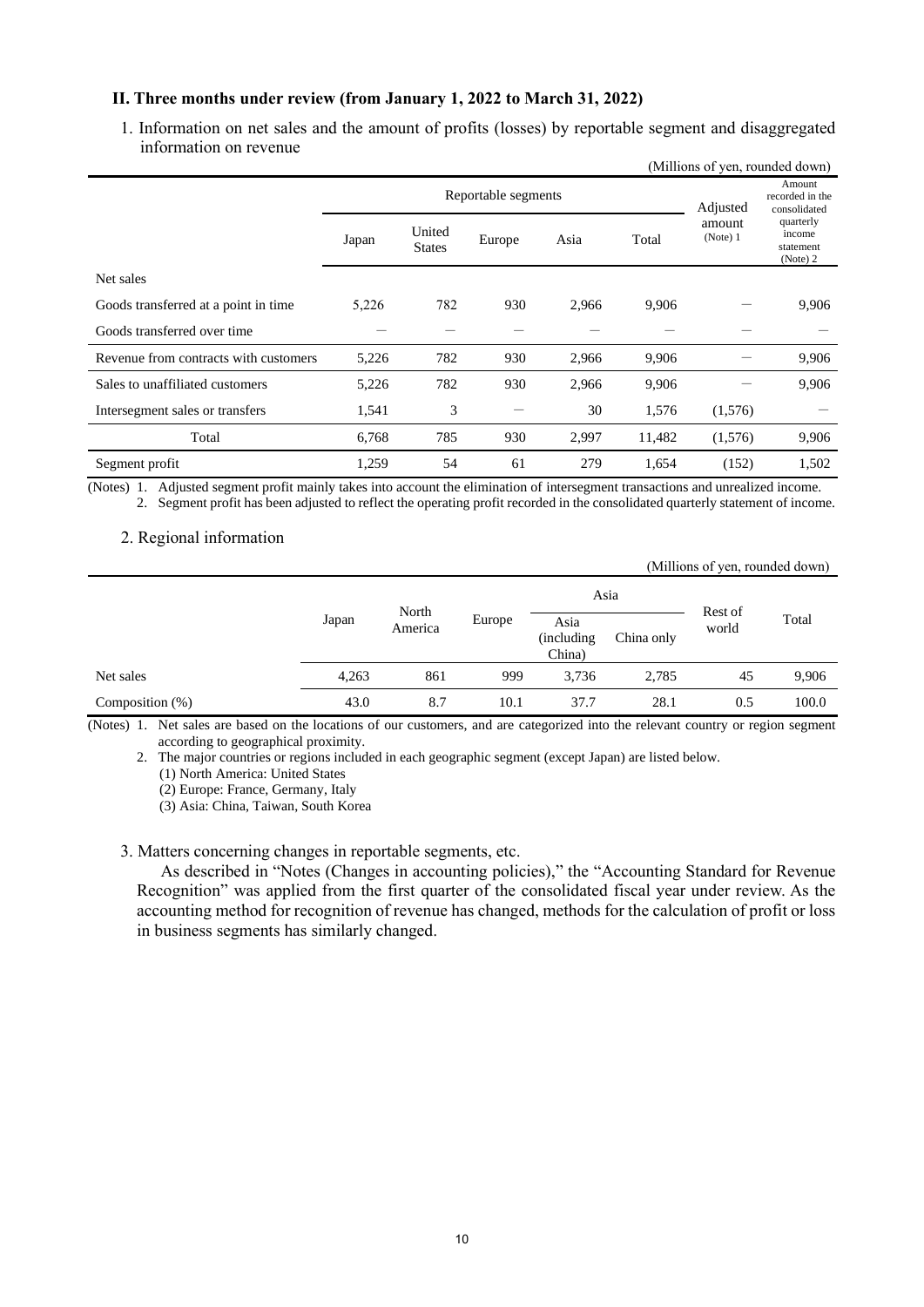## <span id="page-13-0"></span>**3. Supplementary Information**

# <span id="page-13-1"></span>**(1) Orders and sales by product category**

i. Orders

| (Millions of yen, rounded down)                                           |       |                                     |       |        |                      |       |  |  |  |
|---------------------------------------------------------------------------|-------|-------------------------------------|-------|--------|----------------------|-------|--|--|--|
|                                                                           |       | Year ending<br>December<br>31, 2022 |       |        |                      |       |  |  |  |
| Products                                                                  | 1Q    | 2Q                                  | 3Q    | 4Q     | Fiscal year<br>total | 1Q    |  |  |  |
| Special graphite products                                                 | 4,319 | 4,630                               | 4,540 | 4,881  | 18,371               | 4,638 |  |  |  |
| Carbon products for general industries*2<br>(for mechanical applications) | 912   | 975                                 | 834   | 928    | 3,651                | 951   |  |  |  |
| Carbon products for general industries<br>(for electrical applications)   | 1,462 | 1,572                               | 1,231 | 1,472  | 5,739                | 1,083 |  |  |  |
| Compound materials and other products                                     | 2,466 | 2,618                               | 3,104 | 3,573  | 11,762               | 3,034 |  |  |  |
| Total                                                                     | 9,160 | 9,797                               | 9,711 | 10,856 | 39,525               | 9,708 |  |  |  |

(Notes) 1. These orders were denominated in foreign currency prior to the previous quarter; discrepancies resulting from fluctuations in foreign exchange rates during the quarter under review are included in the figure for orders placed in this quarter.

\*2. Data for Carbon products for general industries (for mechanical applications) includes orders that have not been officially confirmed.

### ii. Outstanding orders

(Millions of yen, rounded down) Year ended December 31, 2021 Year ending December 31, 2022 Products | 1Q | 2Q | 3Q | 4Q | 1Q Special graphite products 3,072 3,691 3,906 4,533 5,249 Carbon products for general industries\*2 Carbon products for general moustries<br>
(for mechanical applications) 760 828 779 775 830 Carbon products for general industries Carbon products for general industries<br>  $(60 \text{ electrical applications})$  1,275 1,349 1,174 1,229 993 Compound materials and other products  $\begin{array}{|c|c|c|c|c|c|c|c|c|c|c|c|} \hline 2,284 & 2,741 & 3,366 & 4,400 & 4,854 \ \hline \end{array}$ Total 7,393 8,611 9,227 10,938 11,927

(Notes) 1. These orders were denominated in foreign currency prior to the previous quarter; discrepancies resulting from fluctuations in foreign exchange rates during the quarter under review are included in the figure for orders placed in this quarter.

\*2. Data for Carbon products for general industries (for mechanical applications) includes orders that have not been officially confirmed.